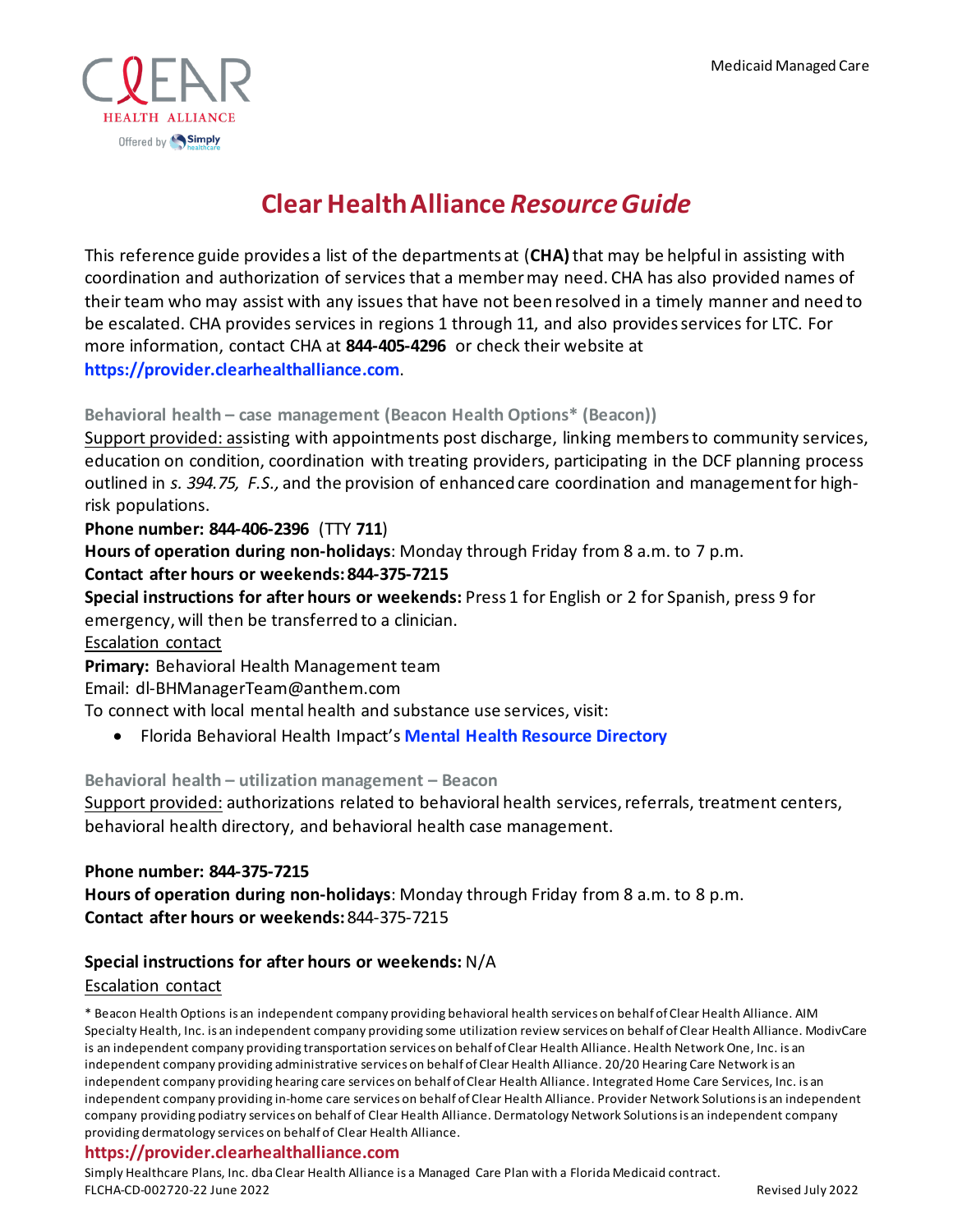# **Primary, including for Opioid Use Disorder (OUD)/ Substance Use Disorder (SUD)**: Ellen Livingston phone number: **786-376-4690 Secondary:** Patrick Glynn phone number: **305-722-3078** To connect with local mental health and substance use services, visit:

• Florida Behavioral Health Impact's **[Mental Health Resource Directory](https://flmomsmhresources.org/)**

# **Case management**

Support provided: case and disease management and support including education on HIV and plan services/benefits, coordination of physical and behavioral health care, and linkage to community-based organizations as needed for housing, legal, support and other areas (in other words assistance with appointments post discharge, linking member to community services, education on condition, coordination with treating providers)

# **Phone number: 855-459-1566**

**Hours of operation during non-holidays:** Monday through Friday from 8 a.m. to 5 p.m. **Contact after hours or weekends:844-406-2398** (TTY **711**) Call our 24-hour Nurse HelpLine **Special instructions for after hours or weekends**: Messages left on Case Management Line are checked twice daily and returned within one business day Escalation contact: **Primary:** Alina Orozco Phone number: **786-395-0989 Secondary:** Kristi Harding Phone number: **813-425-8020**

## **Perinatal care support**

Support provided: regular assistance with appointment coordination (providers, transportation), assistance with services coordination after inpatient or ER related events, referral and linkage with community resources, and referral to BH services

**Phone number:** Provider Services **844-405-4296**, enter NPI, press #4

**Hours of operation during non-holidays**: Monday through Friday from 8 a.m. to 5 p.m.

**Contact after hours or weekends:844-406-2396** say "24 Nurseline" when prompted about the reason for your call.

**Special instructions for after hours or weekends:** There are two options available, the Nurse Advice Line or the CM dept. voicemail. If an urgent matter, member must use the Nurse Advice Line who will assist or transition to an on-call after hours CM representative. If not urgent, member can use the CM dept. option leaving a voicemail with first and last name, date of birth, a contact number, and a brief description of the assistance needed. Call will be returned as soon as possible or within 12 hours. Escalation contact

**Primary:** Pedro Cachon, MGR I Case Management Phone Number: **786-306-6715 Secondary**: On-duty case management representative Phone Number: **813-293-0835**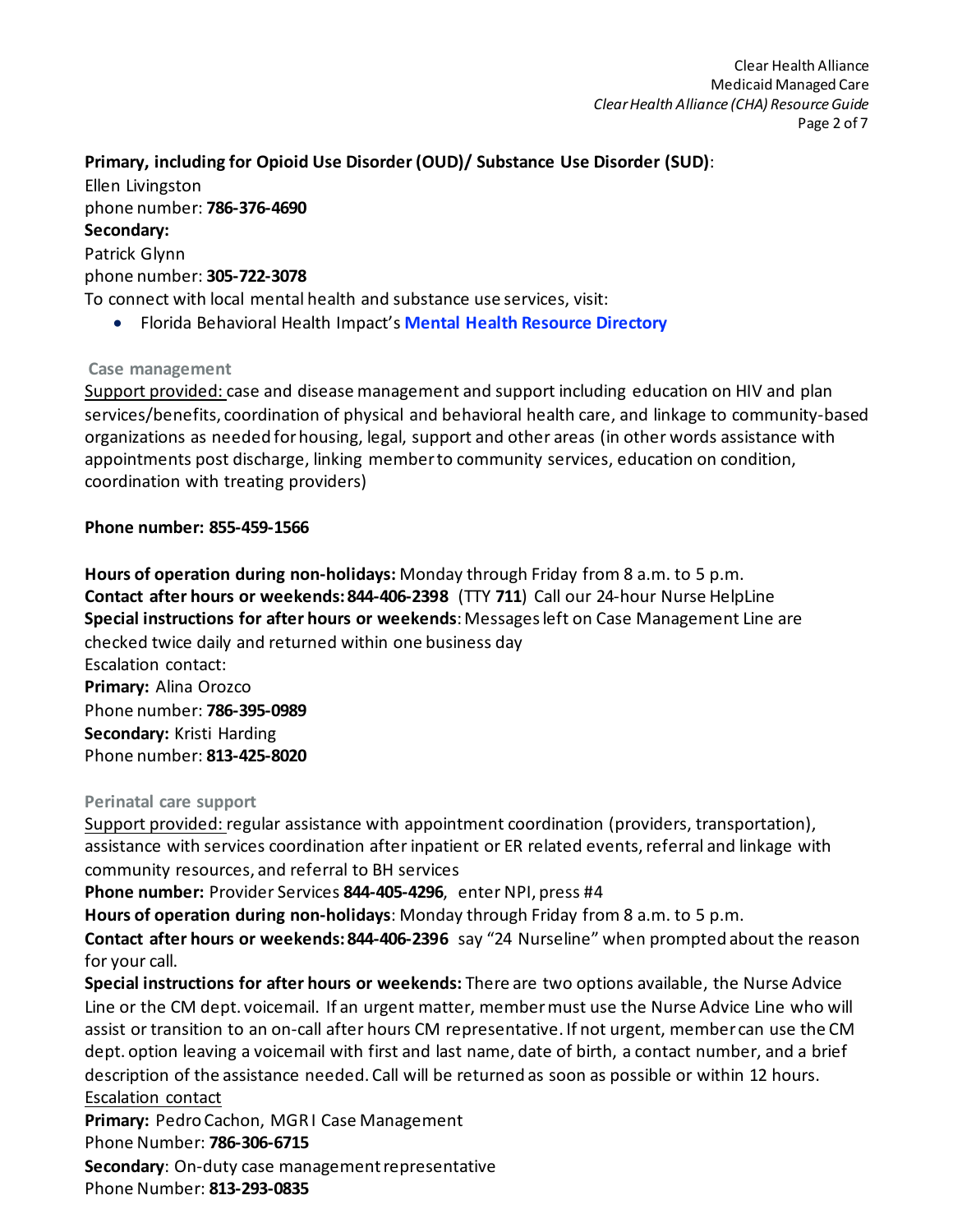**Pharmacy**

Support provided: authorizations related to retail drugs, specialty drugs, and information on what drugs require a PA **Phone number**: **877-577-9044 Hours of operation during non-holidays:** Monday through Friday from 8 a.m. to 8 p.m. ET **Contact after hours or weekends:833-235-2030 Special instructions for after hours or weekends:** The PBM call center is available 24/7 and can assist providers with a 72-hour emergency supply of medication as necessary based on applicable contract requirements Escalation contact **Primary:** Conrad Roux Phone number: **786-559-0024 Secondary:** Oscar Chacon

Phone number: **786-509-0623**

**Subcontracted utilization management services**

**Dermatology – Dermatology Network Solutions\* (DNS)**  Support provided: dermatology provider network

#### **Phone number: 844-222-3535**

**Hours of operation during non-holidays:** Monday to Friday 8 a.m. to 5 p.m. **Contact after hours or weekends:** See escalation contact details below. **Special instructions for after hours or weekends:** Reach out via email and/or cell phone to Daniela Cardoso. If unavailable, Nancy Kanaplue will handle needs.

Escalation contact **Primary:** Daniela Cardoso Phone number: **786-606-3945**// Email: daniela@pns-mgmt.com **Secondary**: Nancy Kanaplue Phone number: **305-790-4905** // Email: nancy@pns-mgmt.com

**Hearing - 20/20 Hearing Care Network\*** Support provided: hearing services **Phone number: 877-583-2842 Hours of operation during non-holidays:** Monday through Friday from 8 a.m. to 5 p.m. **Contact after hours or weekends: 561-638-5790** Escalation contact **Primary:** Dr. Elliott Solomon Phone number: **561-638-5790 Secondary**: Dr. Robert Coppola Phone number: **954-695-7479**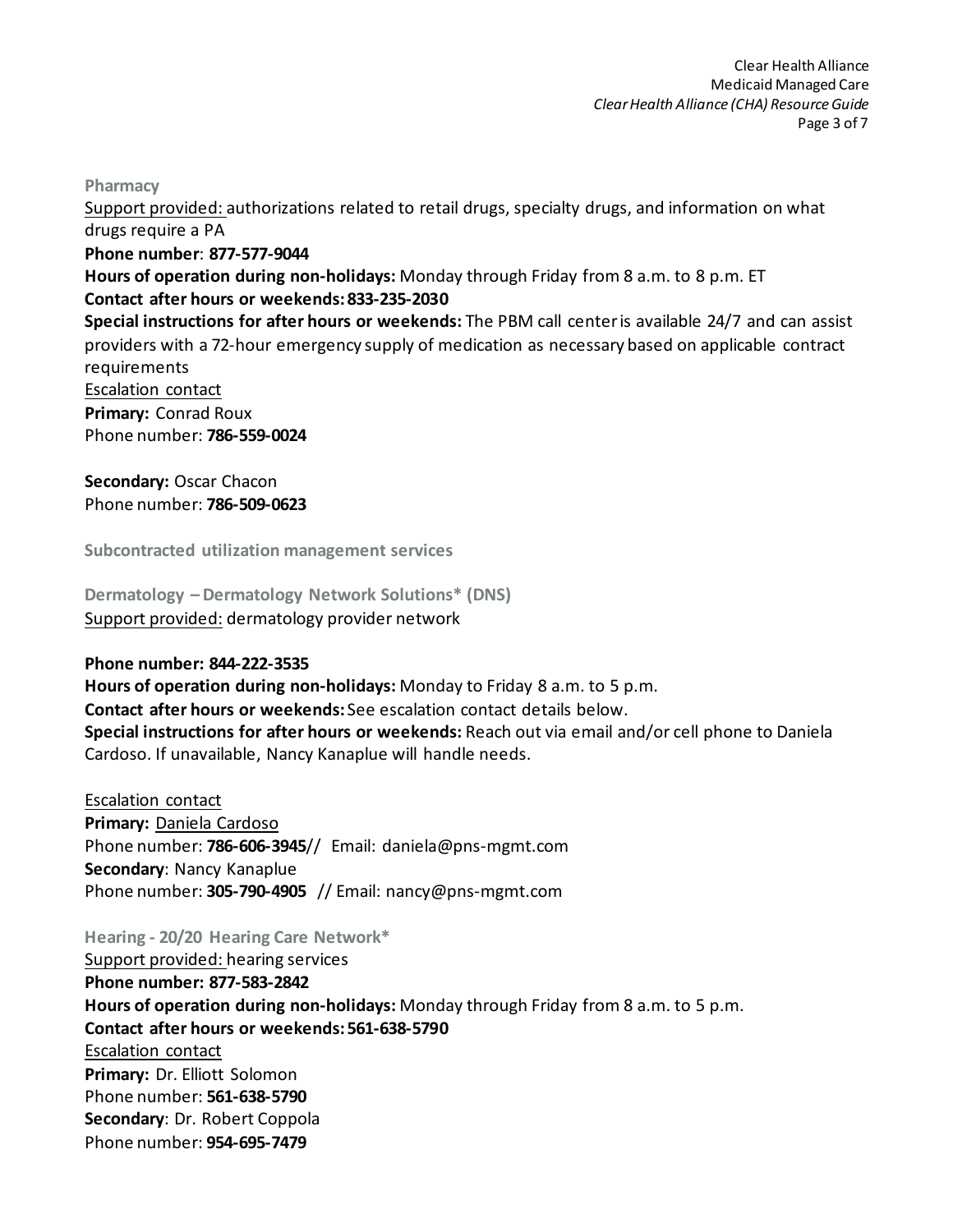Clear Health Alliance Medicaid Managed Care *Clear Health Alliance (CHA) Resource Guide* Page 4 of 7

**Home Health/Durable Medical Equipment – Integrated Home Care Services, Inc.\* (IHCS)** Support provided: home health, durable medical equipment(DME), home IV infusion **Phone number: 844-215-4264 Hours of operation during non-holidays:** Monday through Friday from 8:30 a.m. to 7 p.m., and Saturdays 8:30 a.m. to 5:30 p.m. **Contact after hours or weekends**: **844-215-4264**

**Special instructions for after hours or weekends:** After hours answering service is available 7-days a week. Monday through Friday from 7 p.m. to 8:30 a.m., and on weekends, Saturday from 5:30 p.m. to 8 a.m. Monday morning, and every holiday.

Escalation contact Home Health **Primary:** Maria Garron Phone number: **954-394-3545** DME **Primary:** Nicole Huie Phone number: **754-215-8102** Home IV Infusion **Primary:** Kevin Samas Phone number: **844-215-4264, ext. 7489**.

**Podiatry – Provider Network Solutions\* (PNS)**  Support provided: podiatry provider network

## **Phone number: 844-222-3939**

**Hours of operation during non-holidays:** Monday through Friday 8 a.m. to 5 p.m. **Contact after hours or weekends:** See escalation contact details below. **Special instructions for after hours or weekends:** Reach out via email and/or cell phone to Daniela Cardoso. If unavailable, Nancy Kanaplue will handle needs.

Escalation contact: **Primary:** Daniela Cardoso Phone number: **786-606-3945**// Email: daniela@pns-mgmt.com **Secondary**: Nancy Kanaplue Phone number: **305-790-4905** // Email: nancy@pns-mgmt.com

**Radiology - AIM Specialty Health®**

Support provided: utilization management for radiology **Phone number**: **800-714- 0040 Hours of operation during non-holidays:** Monday through Friday from 8 a.m. to 8 p.m. **Contact after hours or weekends:844-406-2396 Special instructions for after hours or weekends:** Contact 24-hour nurse line via CHA Member Services 1-844-406-2396 (TTY 711) say "24 Nurseline" when prompted about the reason for your call. The

ordering physician can enter cases 24/7 via the AIM provider portal, **[www.providerportal.com](http://www.providerportal.com/)**

Escalation contact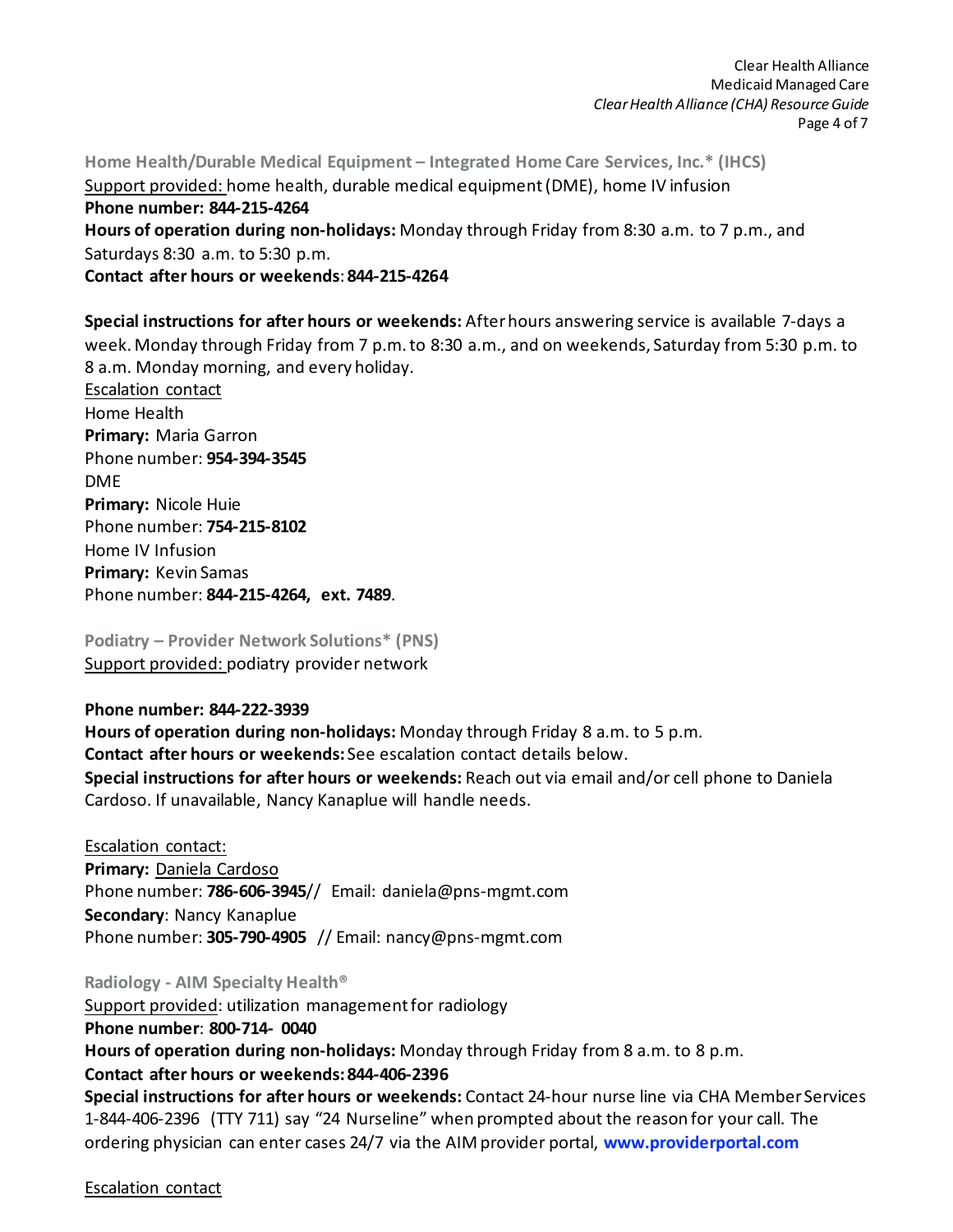**Primary:** Mariam Jafri Phone number: **224-284-1645**

**Secondary**: Nancy Armatas Phone number: **224-278-4630**

Special Instructions: Ordering physician can enter cases via portal 24/7

**Therapies - Health Network One, Inc. (HN1)**

Support provided: PT/OT/ST provider network and services **Phone number**: **888-550-8800**

**Hours of operation during non-holidays**: Monday through Friday from 8:30 a.m. to 5 p.m. **Contact after hours or weekends:844-406-2396 Special instructions for after hours or weekends:** Contact 24-hour nurse line via CHA Member Services **844-406-2396** (TTY 711), say "24 Nurseline" when prompted about the reason for your call.

Escalation contact Primary phone number: **888-550-8800**; Monday through Friday 8:30 a.m. to 5 p.m.

**Transportation – MCT\*** Support provided: non-emergency transportation for regions 10 and 11. **Phone number:** 844-628-0388 **Hours of operation during non-holidays**: 24/7 **Contact after hours or weekends:**844-628-0388 Escalation contact **Primary:** Alex Batista phone number: **786-865-6556 Secondary:** Bob Beers phone number: **305-308-8110**

**Transportation – Ride2MD\***

Support provided: non-emergency transportation for regions 1 through 9. **Phone number: 866-372-9794** (reservations) **Hours of operation during non-holidays**: Monday through Friday from 8 a.m. to 5 p.m. **Contact after hours or weekends**: **866-372-9794** (Reservations) Escalation contact **Primary**: Alex Batista Phone number: **786-865-6556 Secondary:** Bob Beers Phone number: **305-308-8110**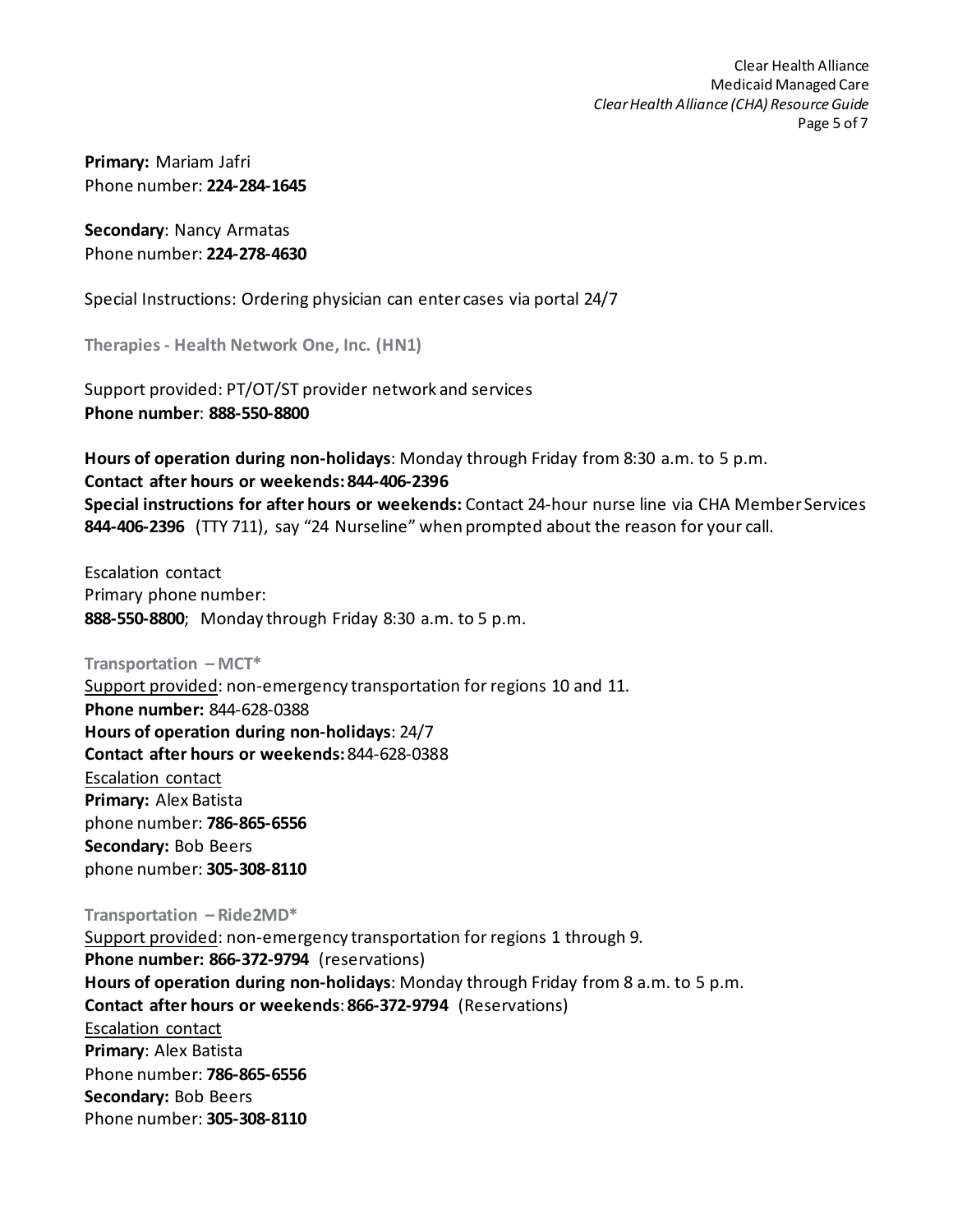#### **Vision- iCare\***

Support provided: Providers are able to call the toll-free provider help line to connect to the UM department. UM personnel are available to speak with providers and assist with authorization requests for elective surgeries and procedures.

## **Phone number**: **855-373-7627** or **305-418-2025**

**Hours of operation during non-holidays**: Monday through Friday from 8 a.m. to 7 p.m.

# **Contact after hours or weekends:855-373-7627** or **305-418-2025**

**Special instructions for after hours or weekends**: Providers contractually agree to provide emergent medically necessary care to members after-hours or on weekends, and the providers do not have to call UM to obtain authorization. If a member or provider experiences an emergency during after-hours or on the weekends, the member should be directed to call **9-1-1** and the providershould be reminded to treat the member and notify iCare on the next business day.

Escalation contact: See above

## **Utilization management**

Support provided: authorizations related to outpatient services, including home health, IV infusion, DME, pain management, diagnostic testing, and complex therapies

## **Phone number: 844-405-4296**

**Hours of operation during non-holidays**: Monday through Friday from 8 a.m. to 6 p.m.

**Contact after hours or weekends:844-405-4296**, ext. **106-121-3001** for OP, and ext. **106-103-5158** for DME/home health.

**Special instructions for after hours or weekends:** Leave a voice message and we will return your call within 24 hours

| Supports and resources provided       | Website                                                     |
|---------------------------------------|-------------------------------------------------------------|
| For help finding food, jobs,          | https://www.clearhealthalliance.com/florida/get-            |
| housing and other resources           | help/community-resources.html                               |
| Testing services, HIV learning        | https://www.hiv.gov                                         |
| opportunities and PrEP                |                                                             |
| Trusted source of information         | https://www.poz.com                                         |
| about HIV/AIDS                        |                                                             |
| AIDS Education and Training,          | https://aidsetc.org/aetc-program/southeast-aetc             |
| <b>National Coordinating Resource</b> |                                                             |
| Center                                |                                                             |
| Culturally specific programming to    | https://blackaids.org                                       |
| address the unique needs of Black     |                                                             |
| people living with HIV/AIDS           |                                                             |
| Housing resources for people          | https://www.benefits.gov                                    |
| living with HIV/AIDS                  |                                                             |
| Housing resources for people          | http://www.floridahealth.gov/diseases-and-                  |
| living with HIV/AIDS                  | conditions/aids/patient-care/hopwa.html                     |
|                                       |                                                             |
| Resources for people living with      | https://www.cdc.gov/hiv/basics/livingwithhiv/resources.html |
| HIV including care and treatment,     |                                                             |

## **Community resources:**